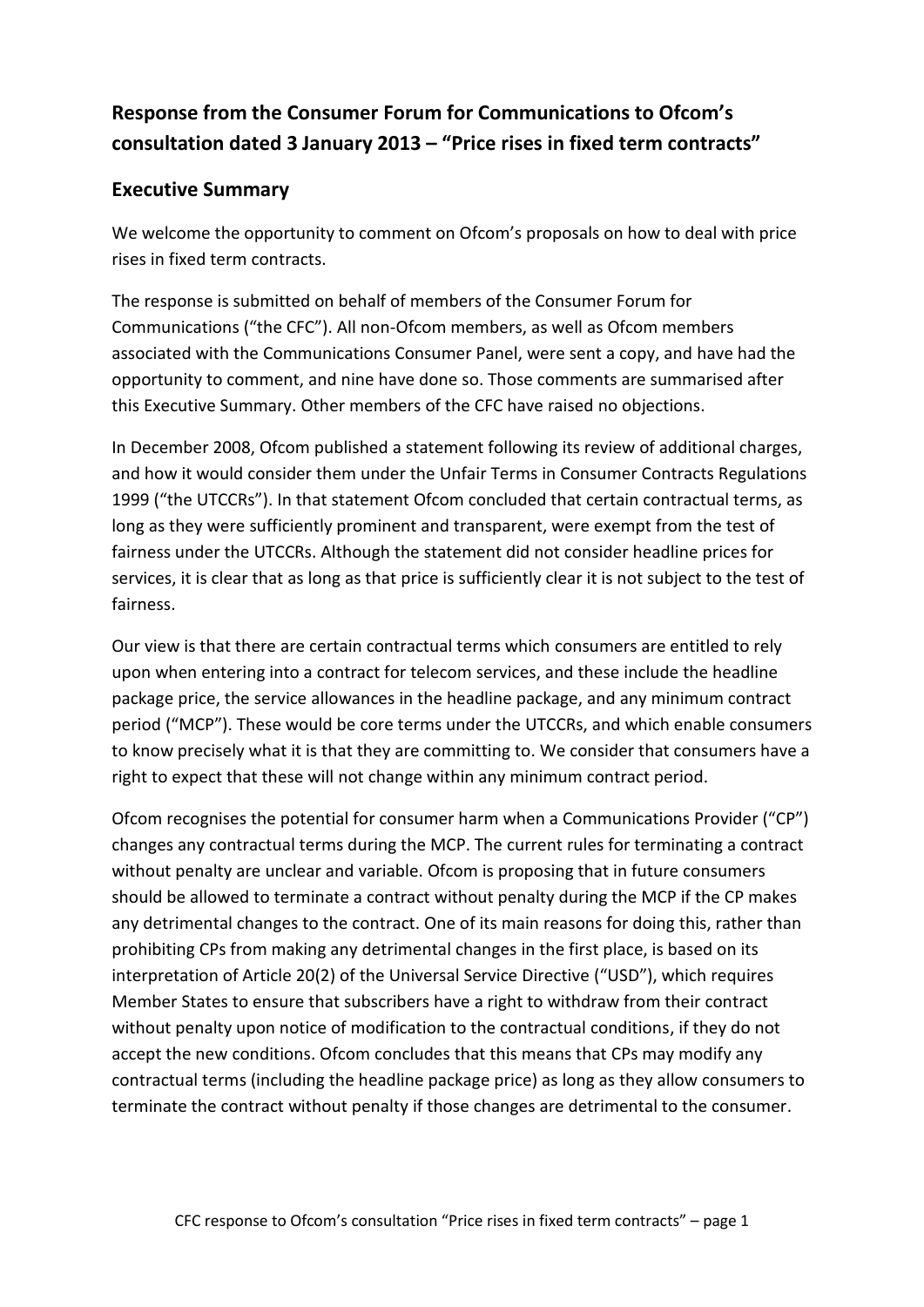Ofcom's view is that the imposition of such a requirement may deter CPs from making contractual changes. If this is the case, then it would have the same effect as prohibiting detrimental contractual modifications in the first place. However, we consider that inertia will be likely to be a dominant factor in consumer behaviour following a price increase, particularly if the increase is small, and that most customers will not terminate their contracts, and will pay the increased charges.

We do not consider that it is clear that USD Article 20(2) does in effect require a regulator to allow CPs to make detrimental modifications to contracts, but that the Article permits the regulator to allow such changes to be made. Up to now Ofcom has interpreted Article 20(2) as requiring a regulator to allow consumers to exit contracts only if there is a materially detrimental change, even though the USD does not refer to materiality.

While the ability to terminate a contract without penalty would enable a consumer to avoid price increases for that contract, it does not mean that the consumer would be able to avoid paying higher prices, if CPs were generally increasing prices. Consumers would also have to bear switching costs, as well as creating more customer churn, the price of which is ultimately borne by consumers. There are other difficulties with terminating contracts during the MCP, such as who owns any equipment provided as part of the contract (in particular mobile handsets), and what would happen to that equipment on termination.

Of the four options which Ofcom has proposed, we support Option 4 above all of the others, i.e. allowing consumers to terminate their contracts if there are any detrimental contract variations.

As Ofcom has pointed out, CPs are better able than consumers to predict and deal with risk and uncertainties, and to anticipate changes. In a competitive market any increases in costs must eventually be borne by consumers, but our view is that any increases in costs should not fall upon existing customers who have already entered into a bargain and which they can reasonably expect to be honoured.

Our view is that Ofcom should consider whether to prohibit such changes for the core package during the MCP, while still allowing changes for ancillary or additional services. For a mobile service the core package would be the call, text and data allowance. Additional services would be those included in the package but where the allowance has been exceeded, as well services which are generally outside the package such as calls to premium rate, non-geographic and overseas numbers, and roaming charges. Most of these would also apply to a fixed line service, with the exception of roaming and text charges.

If Ofcom adopted such a hybrid approach then it would still in effect be recognising an interpretation of the USD as allowing CPs to make contract changes, while at the same time ensuring that for the core package consumers would know exactly what they would be paying for the duration of the MCP.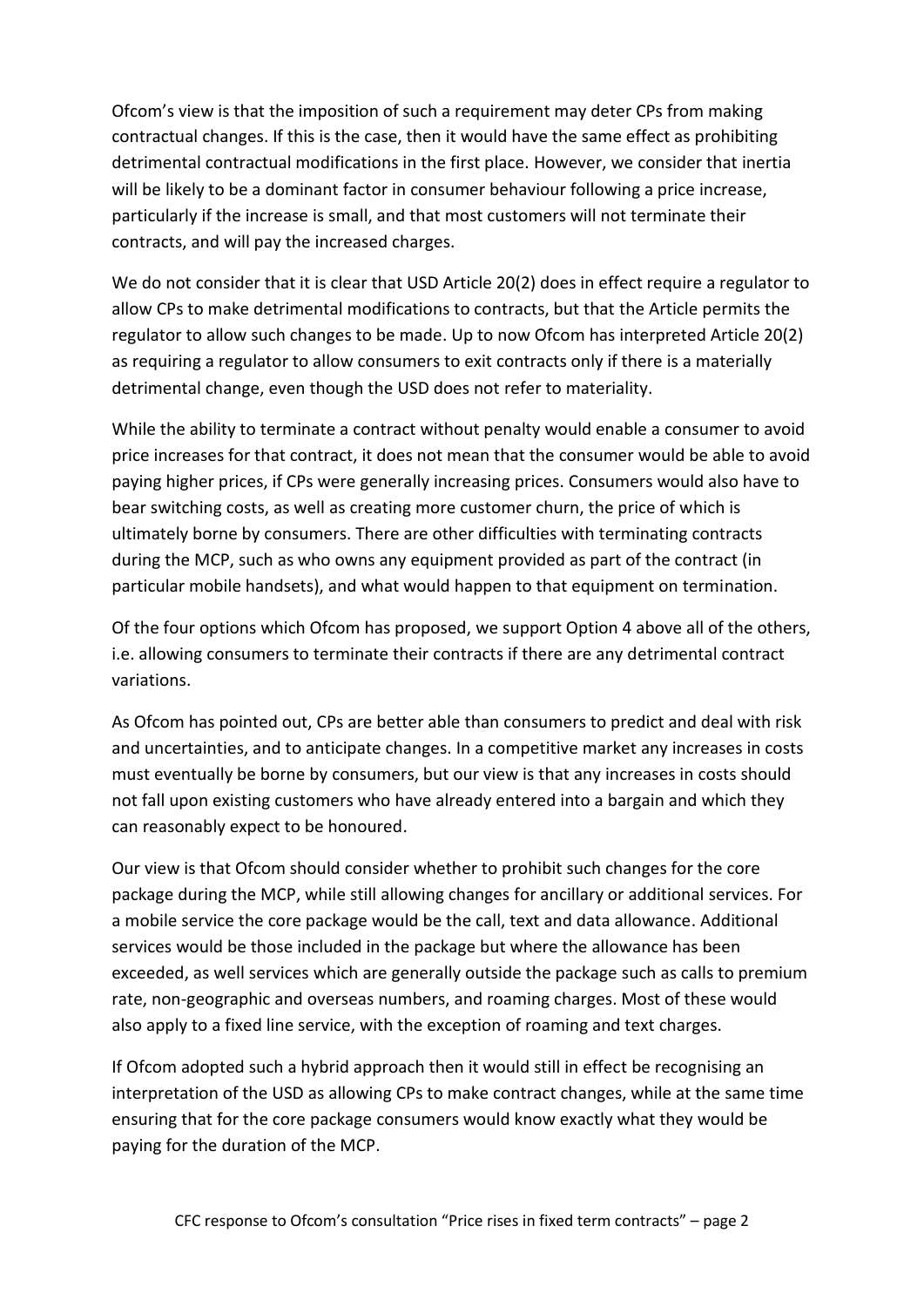A prohibition on detrimental contract variations for the core package could lead to a change in behaviour by CPs, such as promoting shorter contract durations. While this might be seen as providing opportunities for more frequent price increases, it might at the same time stimulate competition as fixed term contracts come up for renewal more often, to the potential benefit of consumers.

We agree with Ofcom that certain elements of the price, in particular VAT, can be passed on to consumers without triggering penalty-free termination rights. By extension, it would be acceptable for a CP to increase its charge for the core package if the rate of VAT were to increase (as long as the converse applies that prices will be reduced if the VAT rate falls).

We agree that any changes should be implemented within three months of Ofcom issuing its final statement, but are not aware of any reason why any changes should not apply to existing contracts.

We refer below to Quality of Service, which is a non-price aspect of contracts, but arguably at least as important as price. We would be concerned if CPs were to allow service quality to degrade without allowing consumers to terminate contracts, and we ask Ofcom to give this aspect further consideration.

Our answers to the specific questions in the consultation document are set out below, after the summary of comments from those who commented on this response.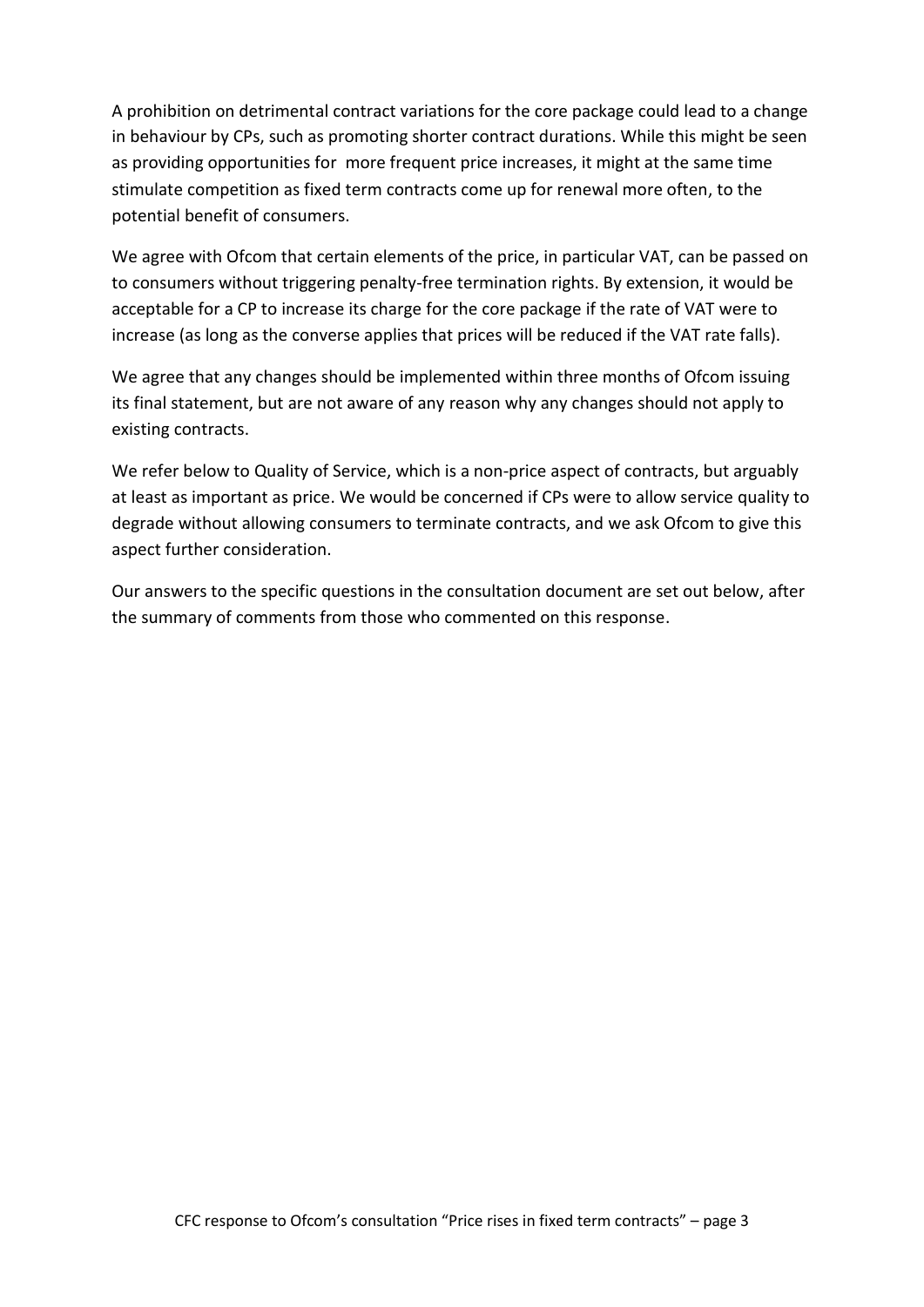## **Comments from members of the CFC**

#### **Organisations which have stated that they support the response**

- **Citizens Advice** fully supported the hybrid approach.
- **The International Longevity Centre** agreed with the proposals.
- **Consumer Focus** agreed with the proposals.
- **Sense** agreed with the approach. It added that while UKCoD and Sense had not considered the matter in detail, but pointed out that many people with sensory impairments had difficulty in accessing information. Sense considered that CPs needed to be able to demonstrate they had communicated changes, and individuals' rights to termination, in an appropriate format. If information is sent, but was not accessible to the receiver, it was as if it had not been sent.
- **The Fair Telecoms Campaign** fully supported the response.

#### **Organisations which will be sending their own responses**

- **The National Consumer Federation** is submitting its own response.
- **Ombudsman Services** is submitting its own response.
- **The Communications Consumer Panel** is submitting its own response.
- **Which?** could not support the hybrid approach and is submitting its own response.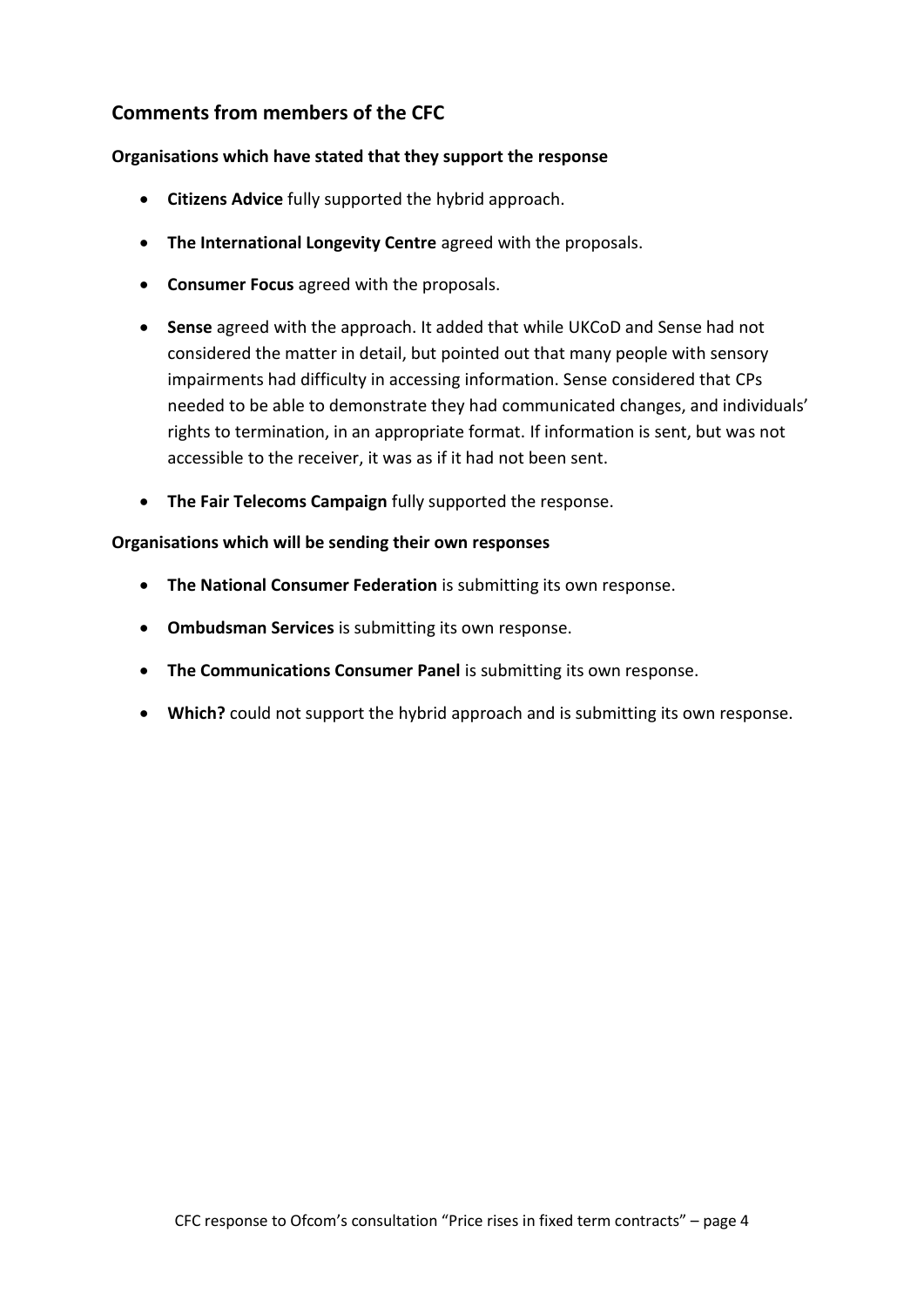## **Responses to Ofcom questions**

Do you agree with the consumer harm identified from Communications Providers' ability to raise prices in fixed term contracts without the automatic right to terminate without penalty on the part of consumers?

Should consumers share the risk of Communications Providers' costs increasing or should Communications Providers bear that risk because they are better placed to assess the risks and take steps to mitigate them?

Our view is that the current situation leads to consumer harm. In a truly competitive market, with efficient suppliers, supra-normal profits would in theory be competed away and the suppliers would become as efficient as they could. This might arguably lead to the conclusion that any in-contract price rises will not, in the long term, lead to overall consumer detriment even if they led to certain groups of consumers suffering detriment in the short term. However, as Ofcom has pointed out in paragraph 4.21 of the condoc, the ability of suppliers to raise prices might enable suppliers to pass on the costs of inaccurate forecasts. This could reduce the incentive on CPs to improve their forecasting.

We agree with Ofcom's view that CPs are in a good position to forecast their costs when setting prices. We would add that CPs also have a large portfolio of customers at different stages of their fixed or minimum period contracts, and are able to offset the impact of cost shocks by passing them onto new customers and spreading their costs over longer time periods. Consumers tend to have only a very small number of contracts at any one time, perhaps one mobile and one landline contract, and are not in a good position to absorb price increases. Once consumers have reached the end of their fixed term contracts they may face price increases, but at that point they can reconsider what level of service they wish to have if the cost of continuing with the same service is unaffordable or unacceptable.

We consider that CPs should themselves bear the risk of increasing costs for existing contracts, not only for the reasons set out above but because we are concerned that if they are not required to do so it may reduce their incentive to become more efficient or to control their costs.

We are unaware of any instances, during the period a few years ago when prices were falling and/or service allowances were increasing, of CPs reducing the price of their services during the course of fixed term contracts. There is no clear reason why CPs should expect to be able to increase prices for existing customers when costs are rising.

Do you agree with the consumer harm identified from Communications Providers' inconsistent application of the "material detriment" test in GC9.6 and the uncertainties associated with the UTCCRs?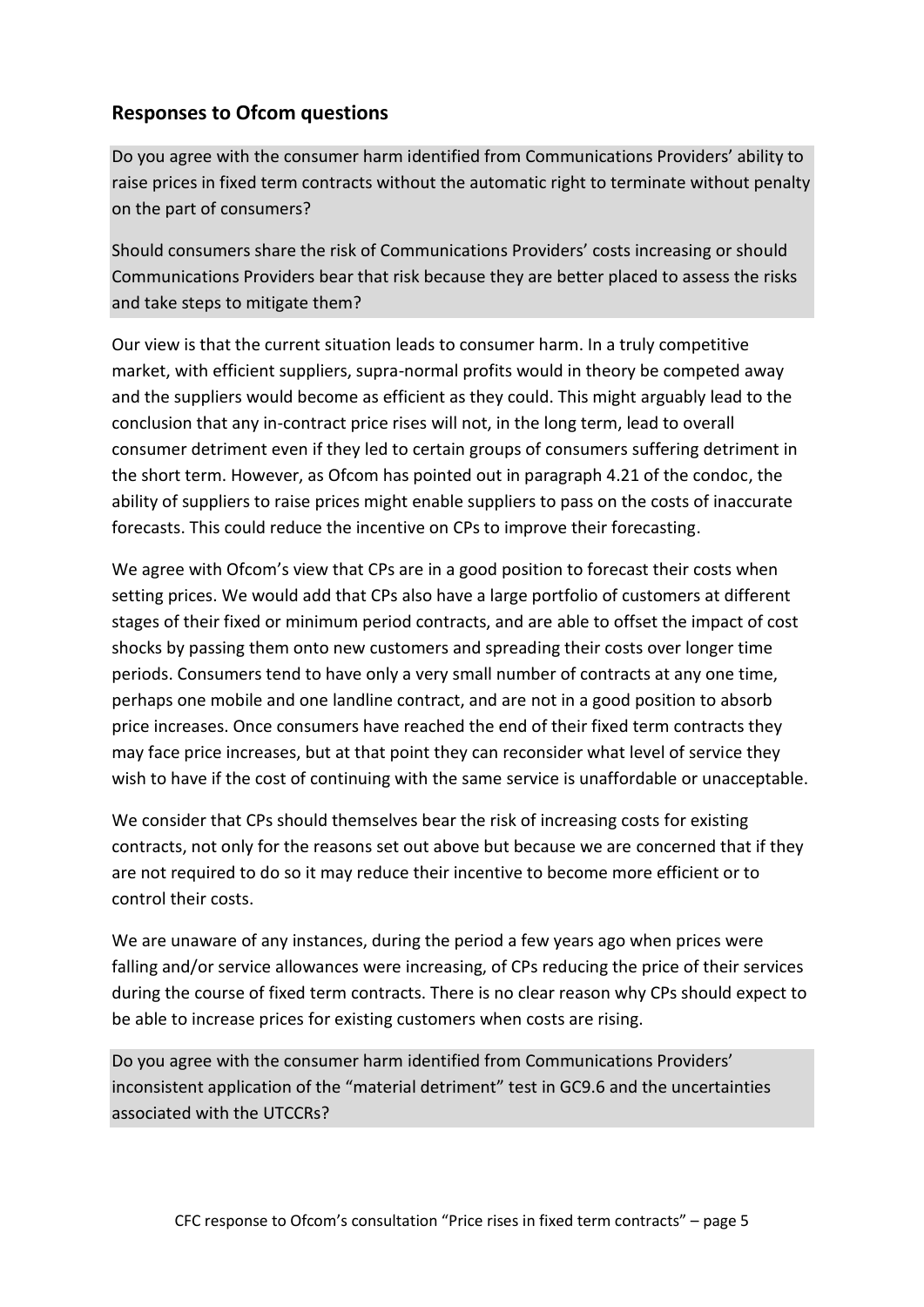Should Communications Providers be allowed (in the first instance) to unilaterally determine what constitutes material detriment or should Ofcom provide guidance?

Oftel, and subsequently Ofcom, has over the past few years examined the terms and conditions of many CPs, often as a result of consumer complaints, particularly under the UTCCRs. The result is that there is a wide variety of "allowable" price increases, as Ofcom has noted. Some CPs allow penalty-free termination where price rises exceed RPI, others at a different level, perhaps 10%. This leads to several sources of consumer harm, particularly when considering that the GC9.6 material detriment test also applies. There is no clear consistency between the test under the UTCCRs and the test under GC9.6, and even if consumers were aware that their contracts potentially allowed them to terminate a contract without penalty, they may understandably be confused about whether they could do so in practice. Some may not request termination even where they would prefer it and the terms and conditions would allow it, because they are not confident about their rights.

Ofcom has referred in paragraph 4.33 to the variability between different CPs' thresholds for contract termination, and has also noted in the next paragraph a distinction between the central and non-central elements of the CPs' services. We do not consider that CPs should automatically be permitted to distinguish between different parts of their services. Neither the UTCCRs nor GC9.6 do so, referring mainly to prices, contractual terms or modifications.

Under the UTCCRs terms are regarded as "core" or "non-core". Core terms are those, such as price or contract term, which are regarded as not being subject to the test of fairness as long as they are sufficiently transparent and prominent. However, while the package or bundle price may be regarded as the headline price, and therefore a core term, the same rule does not appear to apply to out of bundle charges, even though consumers may regard them as a key part of the overall service. The most obvious examples are prices for services where the consumer has exceeded the package allowance, roaming charges, and charges for services such as calls to other countries. Many consumers consider these to be an important part of the service, especially if they are regular users of services which are not generally found in the packages or in bolt-ons.

CPs have a different approach to such charges, and whether they can be taken into account when calculating any increases in charges for the purposes of deciding whether consumers can terminate under the service terms and conditions, the UTCCRs or GC9.6. Even if CPs may in their terms and conditions allow contract termination for increases above a certain level, they do not always accept that certain out-of-bundle charges should be taken into account when making such calculations.

What are your views on whether guidance would provide an adequate remedy for the consumer harm identified? Do you have a view as to how guidance could remedy the harm?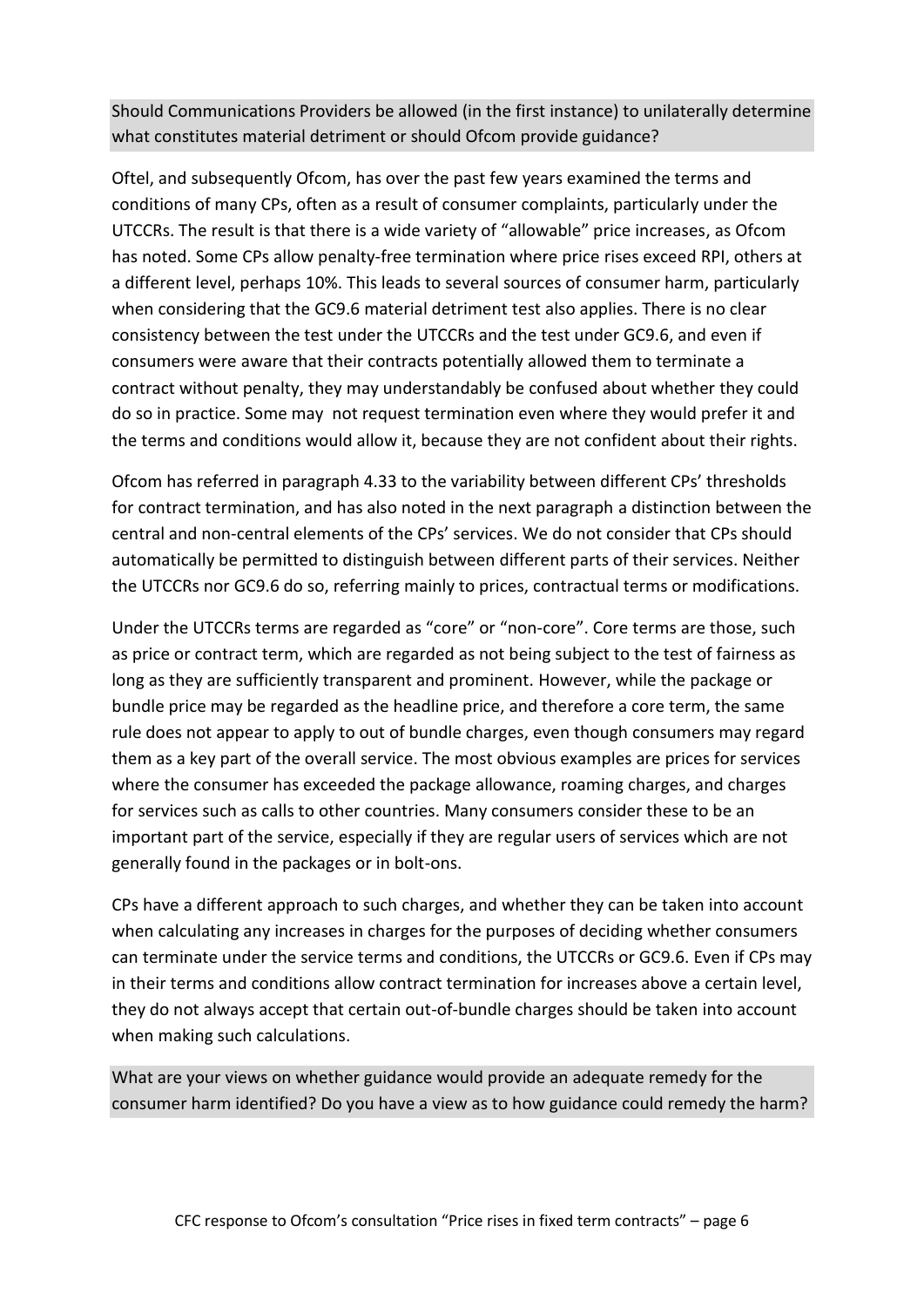We do not consider that further guidance on the application of the UTCCRs or GC9.6 would provide an adequate remedy. The fact that Ofcom is undertaking this consultation suggests that the guidance that does exist is not clear for either CPs or their customers, and leads to confusion and potential, if not actual, consumer detriment. Our view is that any guidance which adequately addressed the concerns which already exist would be too complex both to define and to apply, and would be unlikely to lead to a significant improvement in the current situation. It would also be likely to absorb considerable regulatory time and resources in implementation and enforcement.

Do you agree with the consumer harm identified from the lack of transparency of price variation terms?

Do you agree that transparency alone would not provide adequate protection for consumers against the harm caused by price rises in fixed term contracts?

In paragraph 4.61 Ofcom referred to the results of a Which? survey in which 92% of shop assistants in mobile phone shops did not refer to the possibility of prices increases during the fixed contract term, and further that 80% also stated, when prompted, that the price would not rise during the term. The problem is therefore not merely a lack of transparency but of misleading information being provided to consumers were they to enquire of whether prices may rise. Even if that information is provided inadvertently it shows a lack of understanding by point of sale staff.

Even if consumers are provided with adequate information at the point of sale this does not necessarily enable them to reduce the potential harm because there is little that they can do about it. Also, it would be an exceptional consumer who would recall this information at the moment when it becomes relevant. The information needs to specify not only in what circumstances penalty-free cancellation is allowed, but also how long this right lasts (this is discussed below) and how to invoke it. There is a strong argument that true transparency requires all this to be repeated, prominently, at the same time that the consumer is informed about the price changes in question.

Few (if any) CPs currently offer an unconditional right to penalty-free termination in the event of price rises, so consumers faced with the knowledge that one CP may raise its prices during the contract term have little or no opportunity to avoid that risk by going to another CP. There have also been cases where consumers have tried to invoke their penalty-free termination clauses but have been told, for example, that such a clause does not apply to the contractual change in question.

Our view is that the principal harm is caused not so much by lack of transparency of price variation terms, but by the fact that they exist in the first place. There may be potential for such harm to be reduced by consumers having a clear idea of when they may be able to terminate their contracts, but such clarity and understanding does not appear to be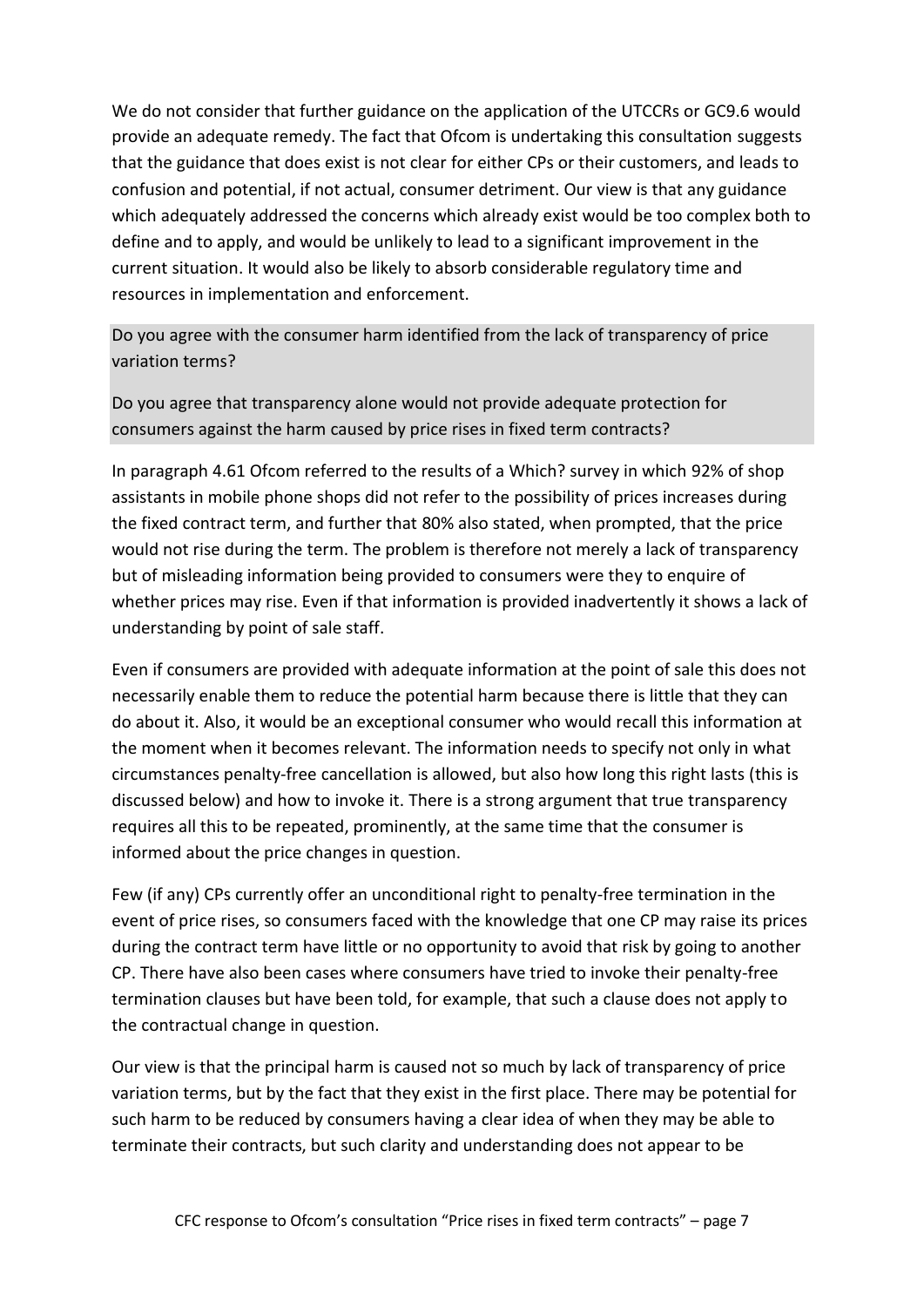widespread. Our view is that an improvement may be helpful, but is unlikely to significantly reduce consumer detriment.

Do you agree that any regulatory intervention should protect consumers in respect of any increase in the price for services provided under a contract applicable at the time that contract is entered into by the consumer?

Do you agree that any regulatory intervention should apply to price increases in relation to all services or do you think that there are particular services which should be treated differently, for example, increases to the service charge for calls to non-geographical numbers?

We are not clear on the distinction between these two questions, but assume that what Ofcom means by the first question is whether there should be a blanket intervention regardless of type of service, and by the second question whether it would be acceptable to have a carve-out for certain services, where any increase in regulatory intervention would not apply.

We agree in principle that regulatory intervention should protect consumers in respect of any price increases. However, we anticipate that such a step would be much more complex in practice than might be anticipated in respect of out of bundle services. Some consumers may use such services only sporadically, such as calls to international numbers or overseas roaming, and at the time of an increase may not have previously used a service but intend to do so later. We question how Ofcom would treat such cases where a price increase came to light only months after it had been introduced.

Many non-geographic prices, such as calls to 0845 numbers, may be relatively easy for CPs to forecast with a reasonable degree of accuracy, but other charges may be subject to significant changes outside the CP's control, in particular premium rate services, calls to overseas numbers, and roaming charges.

Do you agree that the harm identified from price rises in fixed term contracts applies to small business customers (as well as residential customers) but not larger businesses?

We agree that the harm from price rises also applies to small business customers. As Ofcom has pointed out, many small businesses do not negotiate contracts with CPs and are subject to terms and conditions which are broadly similar to those which apply to residential customers. They are not in a position to negotiate, and do not have specialist buying departments which are able to manage telecoms contracts.

Do you agree that any regulatory intervention that we may take to protect customers from price rises in fixed term contracts should apply to residential and small business customers alike?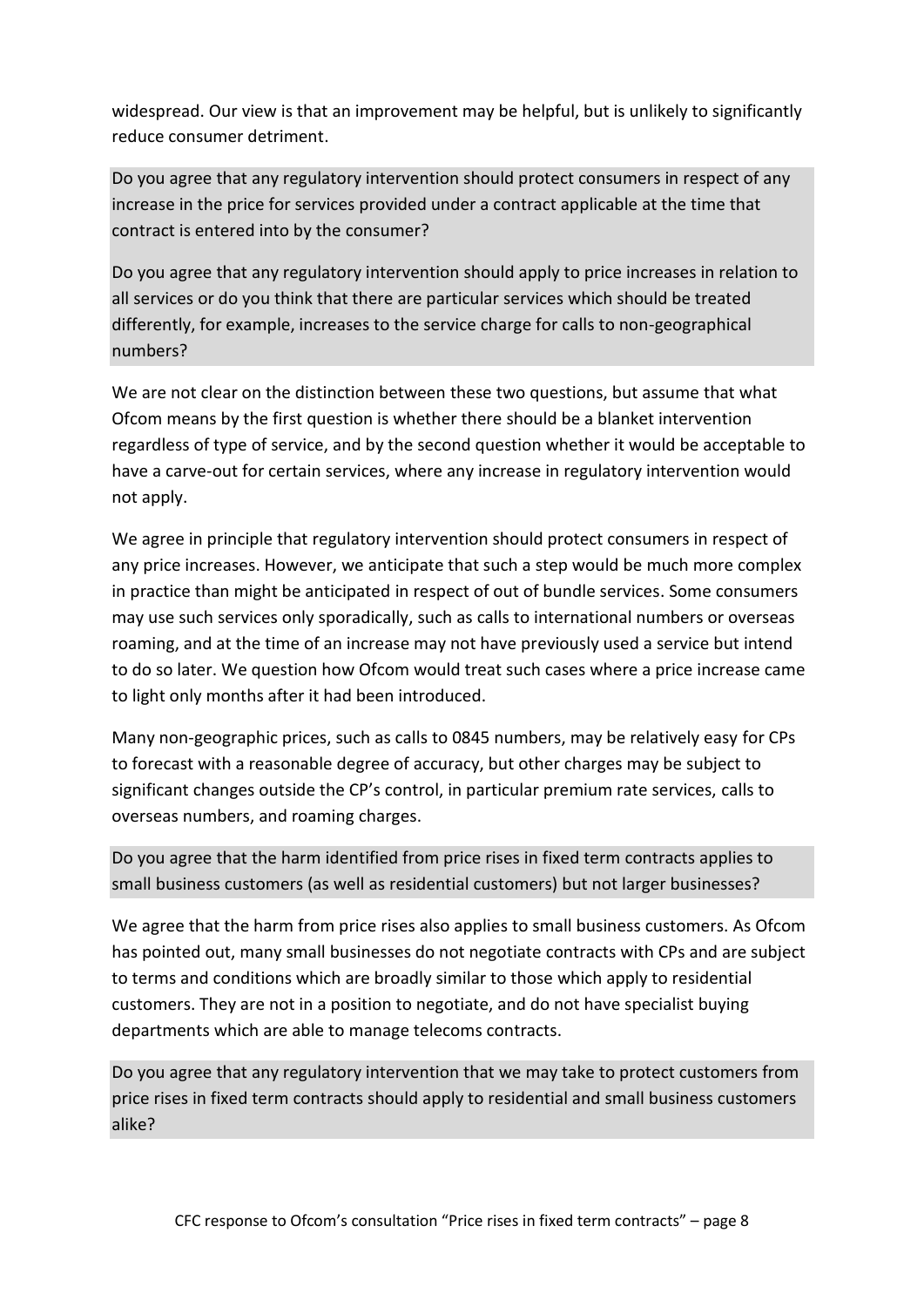Yes, for the reasons stated above.

Do you agree that our definition of small business customers in the context of this consultation and any subsequent regulatory intervention should be consistent with the definition in section 52(6) of the Communications Act and in other parts of the General Conditions?

Yes, for the reasons stated above.

Do you agree that price rises due to the reasons referred to in paragraph 5.29 are outside a Communications Provider's control or ability to manage and therefore they should not be required to let consumers withdraw from the contract without penalty where price rises are as a result of one of these factors?

Paragraphs 5.28 and 5.29 refer to price rises which CPs say are outside of their control, including an increase in the rate of VAT, the imposition of a new tax, or the extension of an existing tax that has not previously applied.

We consider that elements of price such as VAT are not so much costs that CPs consider in the charges that they set, as pass-through costs. Unless there were intervention in other regulated markets on such matters it may be difficult to justify treating the telecoms market differently. (If a CP decides to absorb an increase in, say, VAT, that would be its own decision.)

If CPs are permitted to pass on costs such as VAT, we expect that the converse would apply, that if VAT is reduced the reduction should be passed onto customers.

Except for the reasons referred to in paragraph 5.29, are there any other reasons for price increases that you would consider to be fully outside the control of Communications Providers or their ability to manage and therefore should not trigger the obligation on providers to allow consumers to exit the contract without penalty?

We have already referred above to roaming and calls to international numbers. We are aware that calls to some overseas numbers (for example Afghanistan and Cuba) are very much more expensive than others, perhaps because the country's international operator charges exceptionally high termination rates. Such costs may to a significant degree be outside the CP's control.

Our view is that it may not be reasonable to expect the CP either to be prevented from passing on increases in those costs, or to be required to allow consumers to terminate the contract without penalty. However, we are concerned that if such exceptions are allowed, it may discourage CPs from attempting to control those costs where they can. As with our response to the question about whether CPs should be permitted to pass on price increases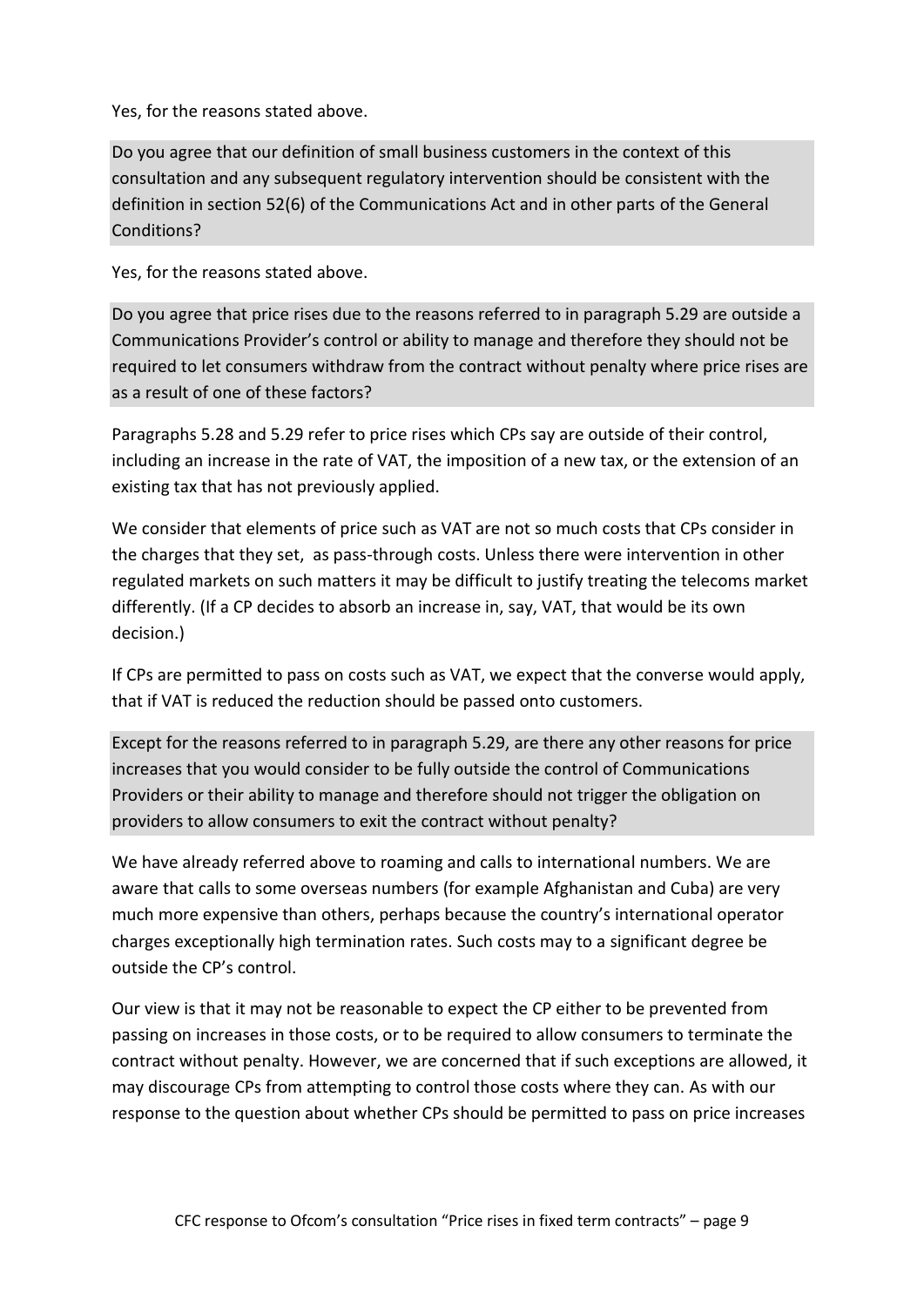resulting from the reasons set out in paragraph 5.29, we would expect them to pass on such decreases in costs.

Do you agree that Communications Providers are best placed to decide how they can communicate contract variations effectively with its consumers?

Do you agree with Ofcom's approach to liaise with providers informally at this stage, where appropriate, with suggestions for better practice where we identify that notifications could be improved?

What are your views on Ofcom's additional suggestions for best practice in relation to the notification of contractual variations as set out above? Do you have any further suggestions for best practice in relation to contract variation notifications to consumers?

Subject to the provision of guidance in line with Ofcom's additional suggestions as to the prominence and availability of information, we accept that CPs are best placed to decide how to communicate contract variations. We also agree with Ofcom's proposed approach to informal liaison.

What are your views on the length of time that consumers should be given to cancel a contract without penalty in order to avoid a price rise? For consistency, should there be a set timescale to apply to all Communications Providers?

What are your views on whether there should be guidance which sets out the length of time that Communications Providers should allow consumers to exit the contract without penalty to avoid a price rise?

Our view is that the minimum period of notice before a price rise or other contract variation comes into effect should be one month, as set out in Article 20(2) of the USD, which requires Member States to:

*"ensure that subscribers have a right to withdraw from their contract without penalty upon notice of modification to the contractual conditions […]. Subscribers shall be given adequate notice, not shorter than one month, of any such modification, and shall be informed at the same time of their right to withdraw, without penalty, from their contract if they do not accept the new conditions. […]"*

Given that different CPs notify customers in different ways we would expect that some customers would receive notifications significantly earlier, such as those with landlines who receive only paper bills on a quarterly billing cycle.

We consider that customers should be able to terminate the contract at any time up to the date that the contract variation comes into effect. We do not think that customers should have a certain period from the date of notification in which to terminate the service. While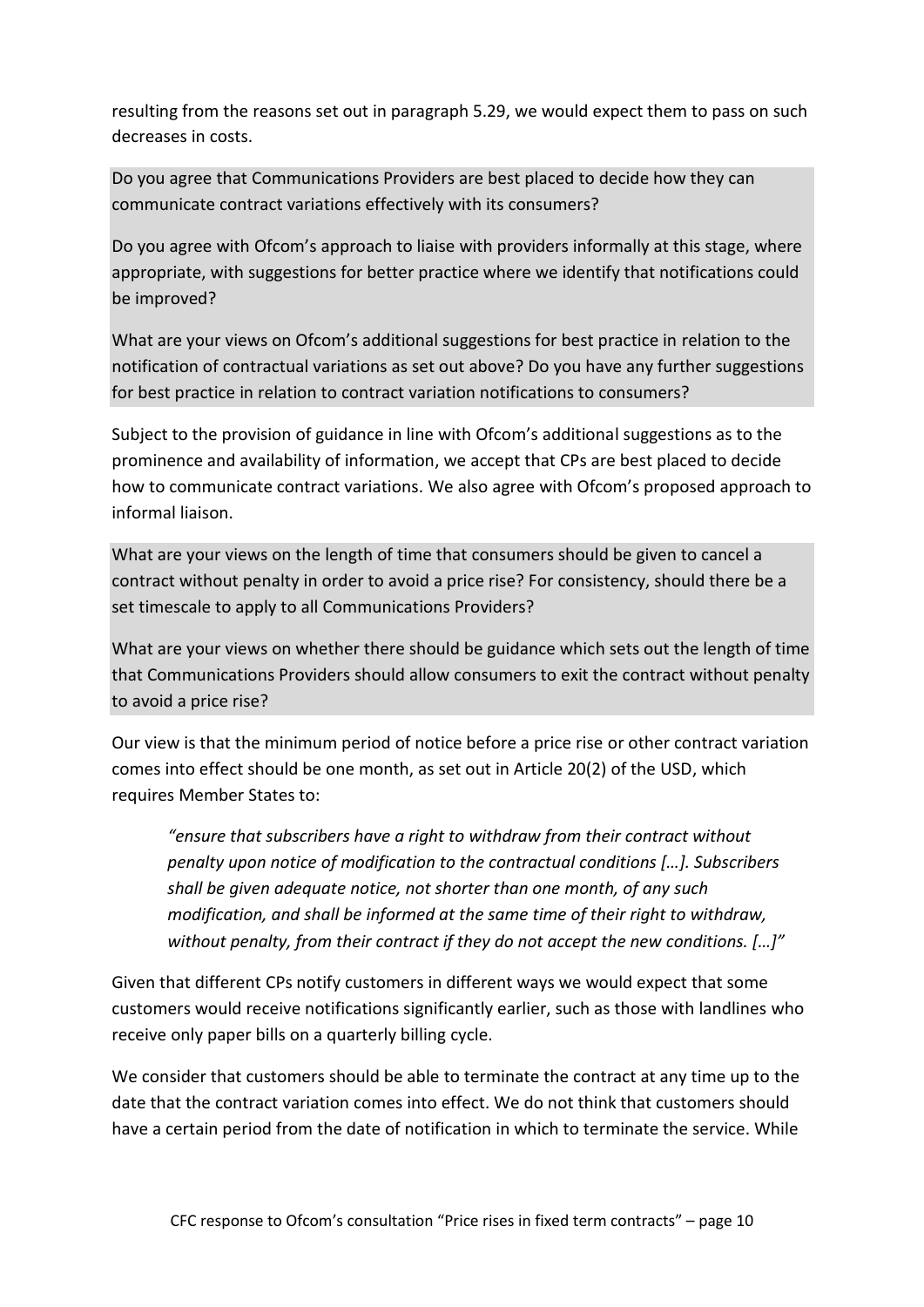some customers may have more than one month from the date of the notification to the date of the contract variation, it is likely to be too complicated to apply a system in which the clock started at the point of notification. Customers may gain some advantage from having a longer notice period, but this is likely to be minor.

#### **Section 6**

### **Option 1**

"make no changes to the current regulatory framework (maintain the status quo)"

Do you agree that this option to make no changes to the current regulatory framework is not a suitable option in light of the consumer harm identified in section 4 above?

The current system does not appear to be working effectively and we agree that Option 1 is not suitable.

#### **Option 2**

"require greater transparency of price variation terms by Communications Providers and publish Ofcom guidance on the application of GC9.6 and the UTCCRs to price rises and relevant contract terms"

#### Do you agree with Ofcom's analysis of option 2? If not, please explain your reasons.

Our view is that it is not a lack of transparency of price variation terms, but confusing regulatory and legislative requirements, which is the source of many of the problems with the current framework, with inconsistent messages being delivered about the interpretation of the UTCCRs and GC9.6.

An improvement in transparency might be an appropriate remedy if customers were able to take action to avoid potential price increases during the course of a contract by using an alternative supplier, but there is little or no evidence that they could do this.

### **Option 3**

"modify GC9.6 so that consumers have to expressly opt-in to any variable price contract offered by a provider"

#### Do you agree with Ofcom's analysis of option 3? If not, please explain your reasons.

Although, as Ofcom has pointed out, consumers would be making a more informed choice as to the bargain they were making, we are not persuaded that consumers will have any meaningful information about the level and frequency of price variations. Without better information about potential prices rises consumers would still be unable to evaluate the relative costs of opting-in or opting-out. Although they might in theory be protected by the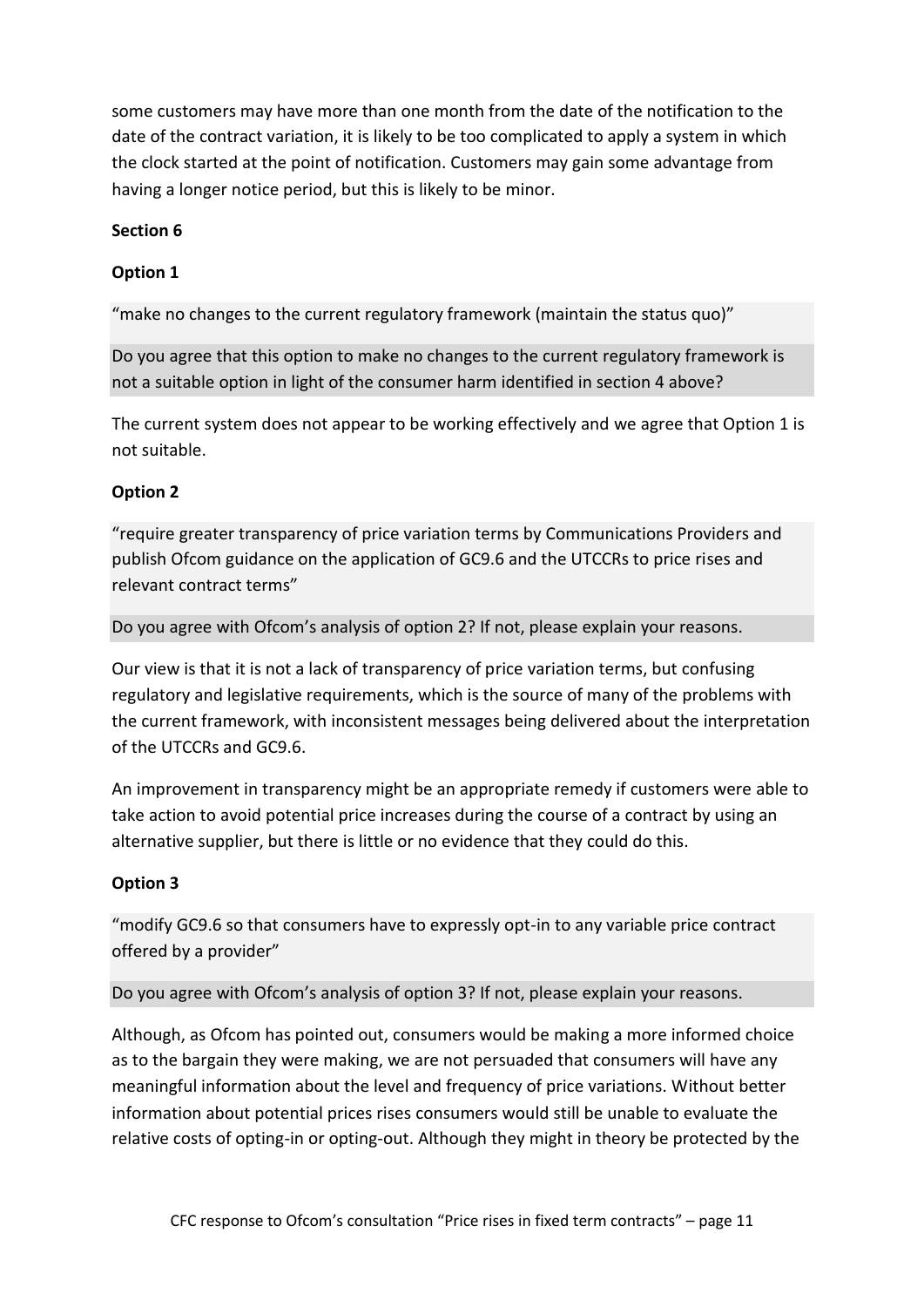UTCCRs and GC9.6 were they to opt in, the problem of enforcement and interpretation still exists.

If consumer harm is measured simply in terms of surprises, then the ability of consumers to opt out of price increases would reduce it. However, if consumer harm (or consumer detriment) is measured by the prices that consumers pay, then the price premium which CPs would be expected to apply to provide certainty to consumers for the duration of the fixed contract term may well lead to more consumer harm than not having an opt-in facility.

This option also retains the disadvantages of Options 1 and 2, of the difficulties and complications of enforcement.

#### **Option 4**

"modify GC9.6 so that consumers are able to withdraw from a contract without penalty for any increase in the price for services applicable at the time the contract is entered into by the consumer (including changes to the level of service provided which effectively constitutes a (unit) price increase)"

What are your views on option 4 to modify the General Condition to require Communications Providers to notify consumers of their ability to withdraw from the contract without penalty for any price increases?

As a matter of principle, our view reflects that of Which?, i.e. that a fixed contract means that all contractual terms should be fixed, but of the options that Ofcom has presented, this is the one which we favour. Ofcom has already noted that the modification of GC9.6 may in most cases deter CPs from making contract variations, or may make them only in certain circumstances, such as in particularly large cost increases or where cost increases affect all providers.

There are, however, potential difficulties in enforcement. We have noted above that certain charges may be only sporadically incurred, such as roaming charges or charges for calling overseas numbers. The tariffs of CPs are often so detailed and lengthy as to make it all but impossible for most consumers to understand whether price rises may affect them. An increase in a certain charge may not affect a consumer until several months after the change has been made, by which time it may in practice be too late to invoke the contractual termination clause.

GC9.6 as currently worded (and indeed in Ofcom's proposed rewording) refers to any change as being "likely" to be of material detriment. As Ofcom has noted, CPs vary in their interpretation of this wording, for example deciding on the basis of the previous month's bill how far a change is likely to affect a particular customer. Consumers' use of telecoms services may be variable or seasonal. The former would include month to month variations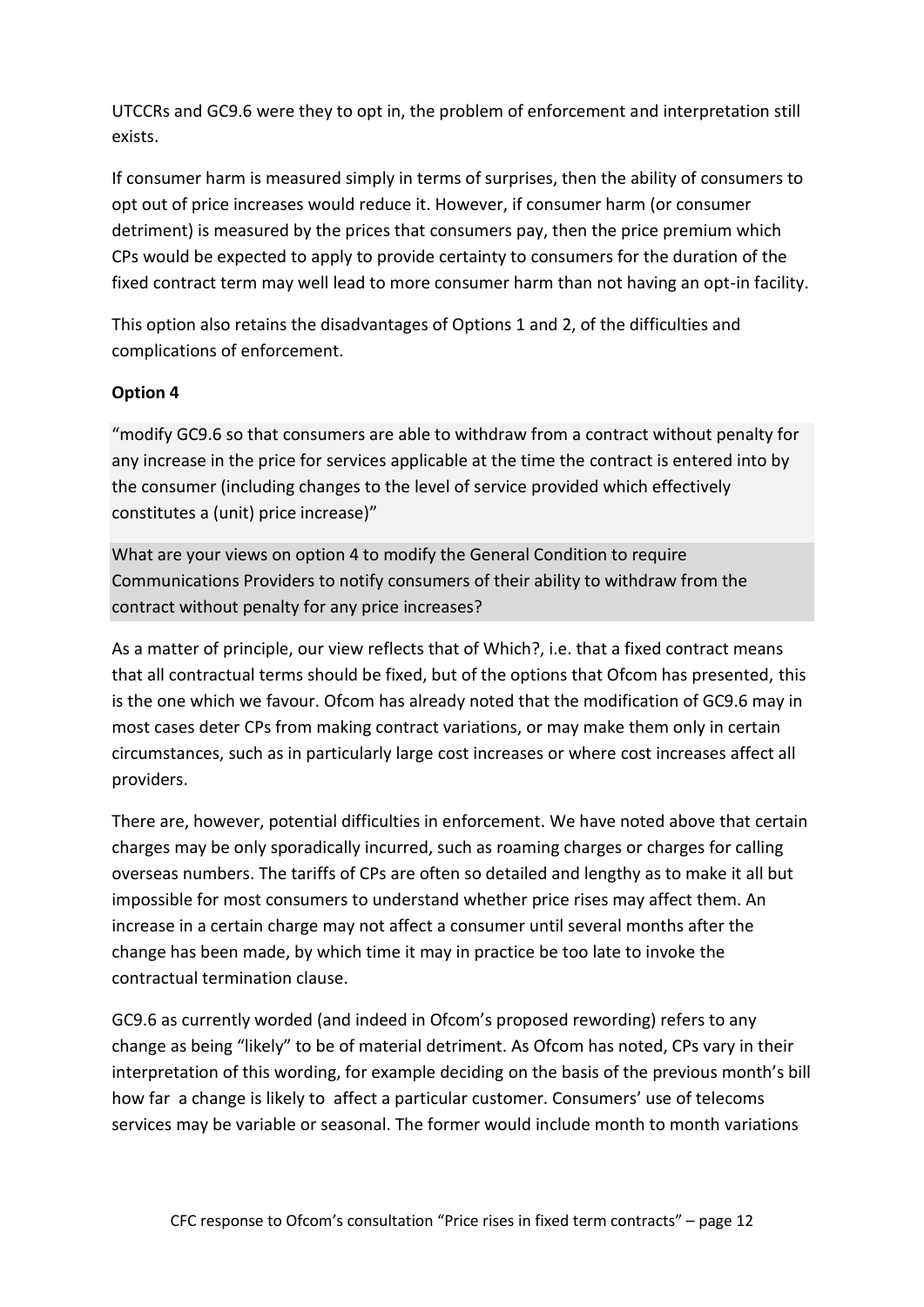in broadband download volumes, while the latter would include people using mobile phones on holiday or overseas.

It may be very difficult for consumers to assess, or even know, what any likely increases may be, but in practice the increases may represent a substantial proportion of the normal billing level. Our view (which applies also to the current regulatory regime) is that some consumers may be disadvantaged where there is a contract variation which they cannot reasonably be expected to know about until after the deadline for contract termination without penalty has expired.

The difficulty for the CP (as well others such an independent dispute resolution service) is that they may be unable to make a reasonable assessment of whether any particular consumer would be likely to be affected by a contractual variation. We consider that Ofcom should examine what additional protections can be put in place for such consumers.

We are not sure why Ofcom proposes to retain the qualification of detriment in GC9.6 as being "material", if the clear intention is that any increase at all in prices (or variation of equivalent effect) would trigger the consumer's ability to terminate the contract without penalty.

Ofcom has referred to the issue of equipment provided with contracts. The main examples are mobile phone contracts where a handset is provided, but landline broadband contracts also often include modems/routers which have a significant value. The value of mobile handsets is often substantial, and may well represent around half of the entire charges for the fixed period of the contract.

If consumers are allowed to keep equipment when contract termination is triggered, this may represent a significant benefit to them, and may potentially encourage them to seek termination even if the likely increases in costs for the remainder of the contract are very low. Handsets costs may be so substantial that if this happens on anything but a very small scale the CPs may attempt to recover the costs from those consumers who are unable, or choose not, to terminate their contracts. Conversely, where the CPs seek the return of the equipment, consumers may be deprived of something that would have a non-negligible value at the end of the normal fixed period. One possible option would be to allow CPs to charge a residual value for consumers to retain equipment where they choose to terminate the contract.

If such an approach were adopted we do not consider that it should be left entirely to the CPs to decide what any residual value might be, but should be subject to high-level guidance from Ofcom. One approach might be to assume a straight line depreciation to zero by the end of the fixed period, but we recognise that even this approach might not be straightforward because of the way in which costs are allocated to each part of the contract, and because there may be some debate about the initial cost or value of the equipment.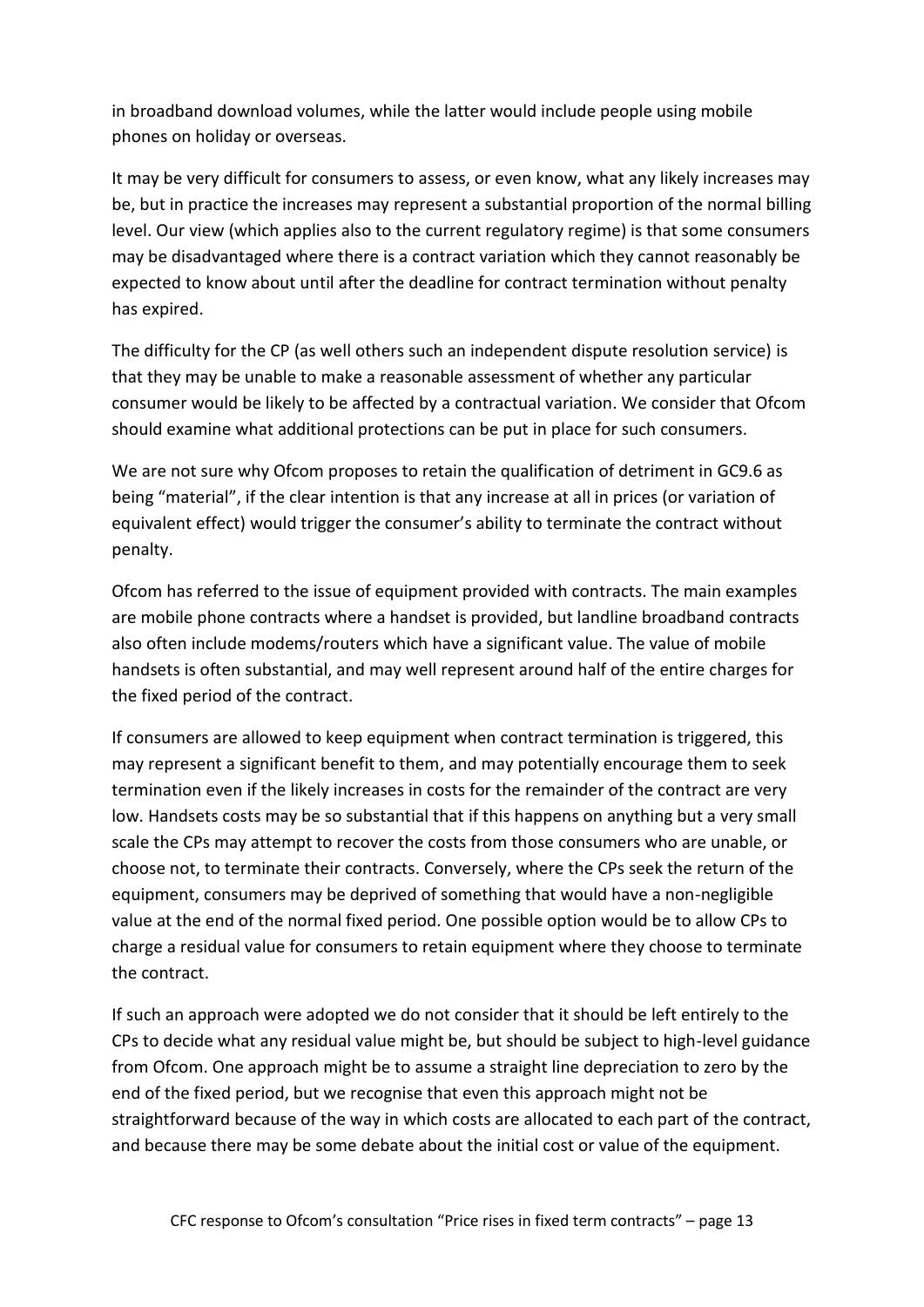However, such an approach would be better than either requiring the customer to return the equipment with no compensation for residual value, or allowing the customer to retain an item of high value but without providing the CP with any compensation.

One of our concerns, which Ofcom has noted, is about the situation where all CPs are increasing prices. In this case the ability of consumers to terminate their contracts without penalty may be nugatory, since they will have to pay the higher prices wherever they go. The effect may therefore simply be to create extra churn, the costs of which will ultimately fall on consumers generally. Where there are price rises across the market there is a reasonable argument that Ofcom and/or consumer organisations should publicise what is happening so that consumers do not engage in needless and useless switching. This could encourage some CPs to raise prices, and is another reason for our proposal that at least for the core service, price rises within the MCP should be prohibited.

#### **Other**

Do you agree with Ofcom's assessment that option 4 is the most suitable option to address the consumer harm from price rises in fixed term contracts?

Of the options proposed by Ofcom, we agree that Option 4 is the most suitable but, as we have stated above, our view is that in principle there should be no contract variations (except those outside the CPs' control) during a fixed contract period. If, as Ofcom has suggested, the adoption of Option 4 were to deter CPs from introducing detrimental contract variations, then our concerns would be reduced. However, if this were the case, we see no reason why Ofcom should not prohibit such variations in the first place since it would have the same or a similar effect.

Ofcom's principal objection to banning detrimental contract variations appears to be the wording of USD Article 20(2). In paragraph 6.2 of the condoc Ofcom concludes that this specifically provides for CPs to have the ability to modify contractual terms. However, we question whether this is indeed the case. Article 20(2) would certainly give consumers the ability to terminate contracts if CPs were to raise prices, but we are not persuaded that it leads to the automatic conclusion that CPs must be given the ability to modify fixed term contracts.

As we have noted above, some costs are largely or entirely outside the CPs' control. Ofcom has proposed, and we agree, that certain charges such as VAT should be outside of the proposed changes, and would not trigger the right of penalty-free termination.

Charges are generally split into two key components: the basic package charge; and any other charges for services used in excess of the package allowances plus services which are excluded from the package, such as premium rate and non-geographic calls, and roaming charges.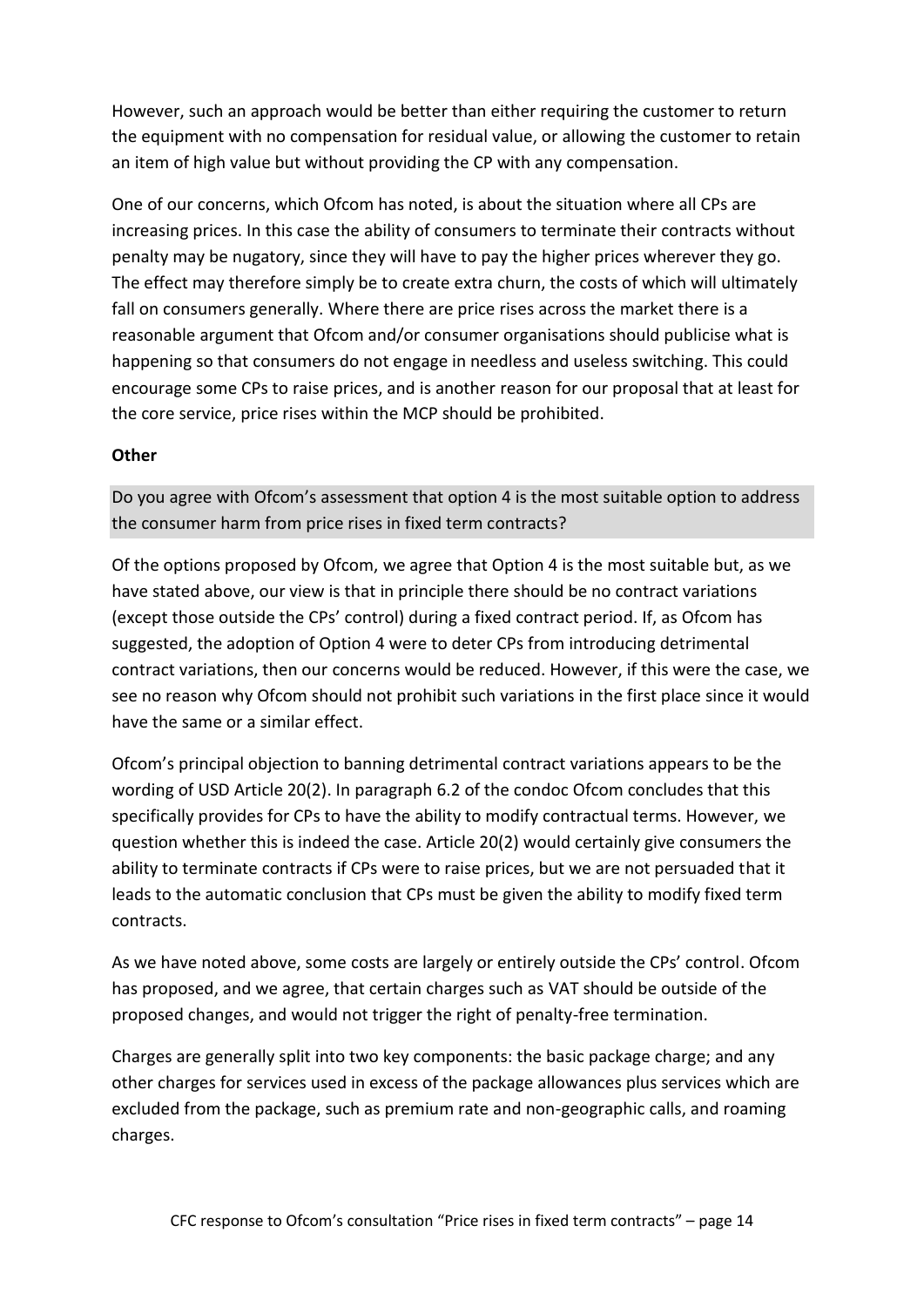We do not consider that CPs should be absolutely prevented from raising prices, but our view is that there is scope for a regulatory regime within which CPs would not be able to change core package prices or terms during the fixed contract period, but would be able to do so for services outside the core package as long as consumers had the ability to terminate those contracts without penalty. This would, in our view, satisfy any implicit requirements in Article 20(2) that CPs be allowed to modify contracts.

While we consider that such a solution would better address consumer concerns, it does not entirely resolve the problems with implementation. To the extent that the solution applies to the core package it would mean that consumers could be sure that they were protected from detrimental contract changes for the duration of the MCP. It would also remove any difficulties associated with the communication of contract variations to consumers.

The problems would still remain for the non-core elements of the services, but many consumers do have greater control over their use of such services. They may be better able to control their costs if they do not wish to terminate their contracts. Ofcom noted in paragraph 5.15 of the condoc that charges for mobile services in addition to the monthly contract fee were on average £6 to £10 per month, or a quarter of the average bill. The scale of the problem is therefore less for out of bundle charges than for the core bundle. This, together with the additional control that consumers have on out of bundle services, means that the potential for detriment is reduced.

We do still have a concern that the pattern of usage, particularly for mobile phones, may mean that some consumers do not become aware of an increase in charges until after they see their bills. It may be too complicated (and may also be open to potential misuse) to allow such customers to terminate their contracts penalty-free months after the change has been made. However, the provision by CPs of clearer information about the potential for out of bundle charges (in particular related to seasonal or holiday use) to increase would be likely to reduce the potential for consumer detriment.

### Do you agree that Ofcom's proposed modifications of GC9.6 would give the intended effect to option 4?

As stated above, we question why the wording retains the test of any detriment as being "material" if Ofcom's intentions are that any level of price increase would trigger contract termination.

The proposed modification does not specify a time limit by which consumers must give notice that they wish to terminate their contracts. It would seem reasonable, if a month's notice of any increase is given, for consumers to be required to terminate a contract (if they wish) before the change comes into effect. Without such a condition, consumers may assume that they can terminate the contract at any time. It does not seem that Ofcom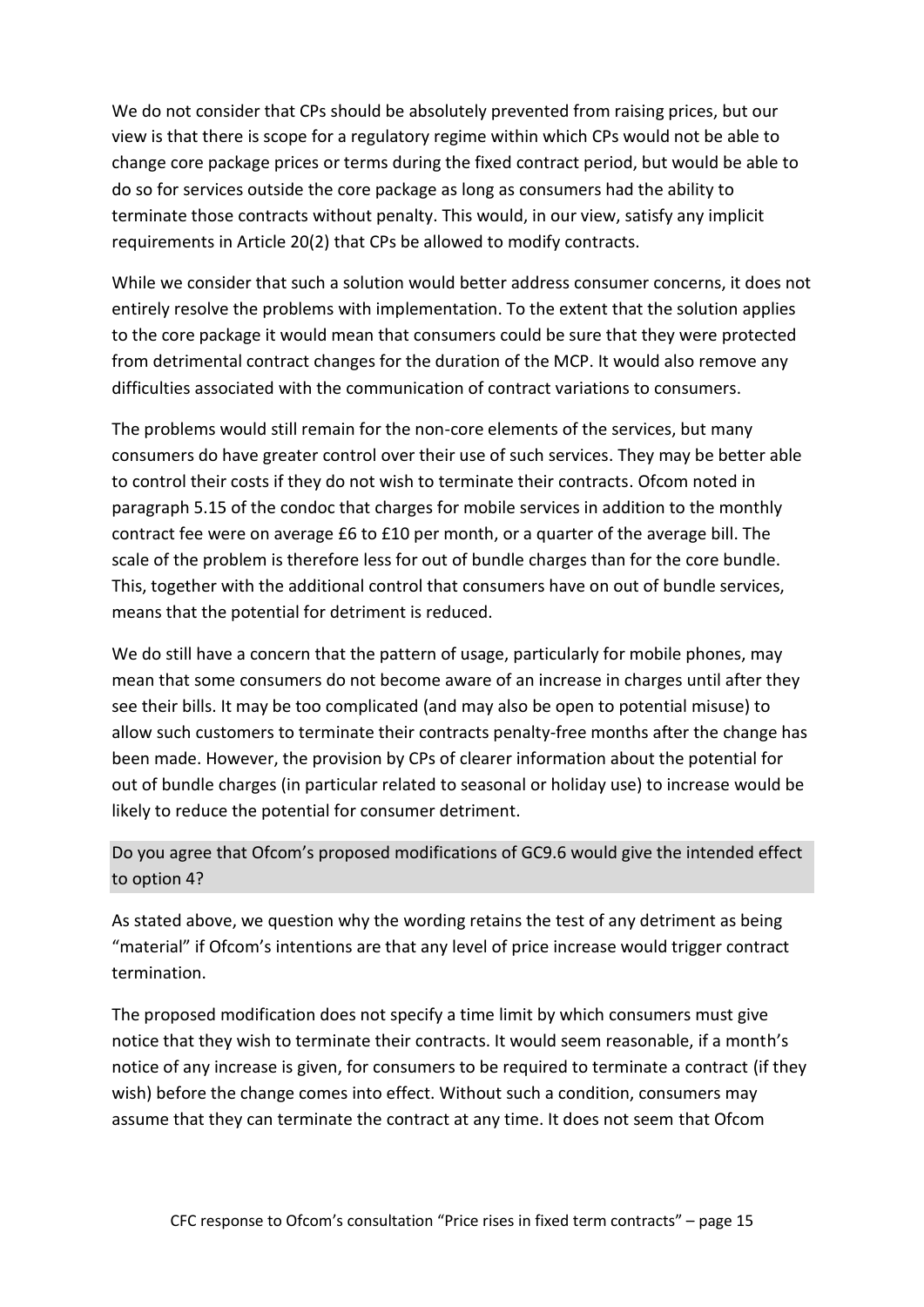intends this to be the case, and a lack of clarity could lead to disputes if CPs seek to impose termination deadlines.

What are your views on the material detriment test in GC9.6 still applying to any non-price variations in the contract?

We consider that the difference between price increases and non-price contract variations is a qualitative difference, and that no distinction should be drawn between them if a change would be likely to lead to a consumer being charged more for using the same level of service that they had previously used, or would reduce or impair the quality of a service (for example by not making improvements to infrastructure in line with demand). To this extent, there may be some justification for retaining the definition of detriment as "material" if there were no robust or objective way of measuring the detriment, for example in straightforward financial terms.

Quality of Service reductions are much harder to evaluate and deal with than price changes. Quality of Service fluctuates, and is rarely recorded, or at least if it is, consumers are provided with very little information about it. This means that it is a non-transparent measure. At the moment it is very difficult for consumers (and indeed dispute resolution services) to prove that service quality has degraded, despite consumers' detailed descriptions of their experiences. We would be concerned if CPs were to allow service quality to degrade without allowing consumers to terminate contracts, and we ask Ofcom to give this aspect further consideration.

We do have some concerns about how some non-price variations would be interpreted. If, for example, the call allowance were to be reduced, it may affect only a certain proportion of customers who had regularly reached, or got close to, the allowance. We question whether Ofcom would regard a reduction in a call allowance as triggering the right for all customers to terminate a contract, even if they never got close to the allowance. A ban on detrimental contract variations to the basic package would mean that this difficulty could be avoided.

For our preferred option 4, do you agree that a three month implementation period for Communications Providers would be appropriate to comply with any new arrangements?

We recognise that it would take some time for CPs to implement any necessary changes, and consider that three months is a reasonable period which recognises this fact, while limiting the potential for continuing consumer harm to an acceptably short period.

#### What are your views on any new regulatory requirement only applying to new contracts?

We do not see why any new regulatory requirement should apply only to new contracts. Between now and the implementation of the new regime several million consumers will have entered into new fixed term contracts for fixed and mobile services. It does not seem